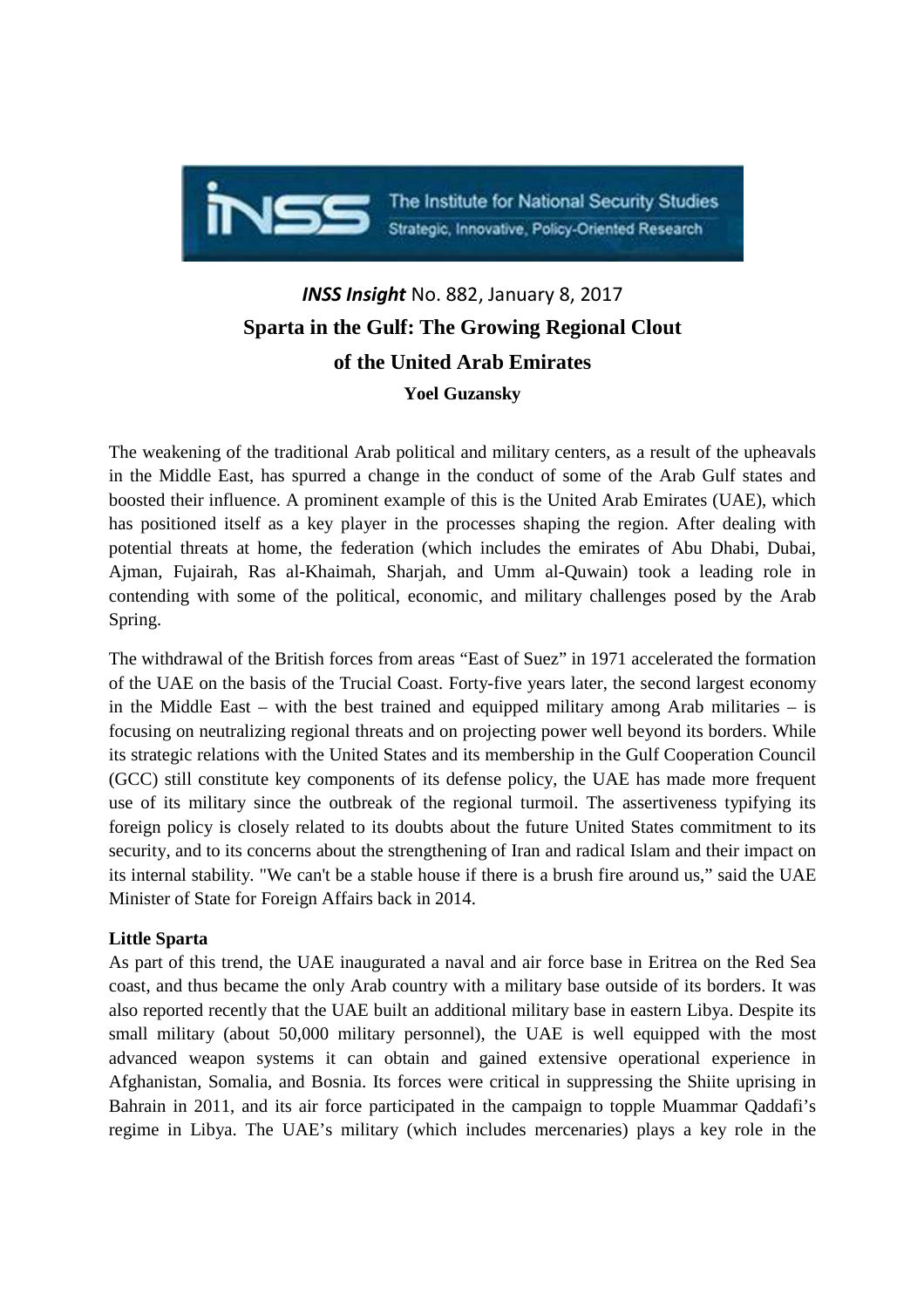continuing air, ground, and naval operations against the Houthis in Yemen, and it is the most active Arab partner in the coalition against the Islamic State (along with its support of rebel groups seeking to topple the Assad regime). Furthermore, its air force has attacked targets in Libya numerous times, using Egyptian bases. In addition to providing financial assistance to el-Sisi's regime, the UAE allows Egypt to use surveillance drones, made by the Abu Dhabi-based Adcom, in the Sinai Peninsula.

Unlike Arab neighbors that purchase advanced weapon systems but often leave them unused, the Emirates makes optimal use of its purchases, and has thus earned itself the nickname "Little Sparta" within the US military. "there's a mutual respect, an admiration, for what they've done – and what they can do," said General (ret,) James Mattis, who was nominated to serve as United States Secretary of Defense in the Trump administration. Furthermore, the federation is seeking to deter Iran and, no less important, to achieve closer ties with Washington, by permitting the American air force and navy to operate in its territory (about 5,000 American military personnel are stationed in the UAE) and undertaking massive weapons purchases. The federation was the first to order the Terminal High Altitude Area Defense system (THAAD), and it is now looking to purchase the F-35 fighter plane.

The ratio between its small population (out of about nine million residents, only about one million are citizens) and the enormous proven oil reserves within its borders (about 100 billion barrels of oil) makes the UAE one of the richest countries in the world. This wealth allows Crown Prince Mohammed bin Zayed (the de-facto ruler) to buy domestic quiet. The wave of regional protest prompted some intellectuals and youth in the Emirates to ask for more political freedom. This minor protest, expressed mainly in the social media, has since been silenced, and the Federation proceeded to suppress any possible upheaval, particularly any associated with the Muslim Brotherhood. In addition, and due to concerns about protests given the downtrend in oil prices over the last two years, the UAE awarded generous stipends to citizens, and a greater role was given to women and youth in the state institutions.

#### **Relations with Iran**

The tensions between the UAE and Iran, which antedate the Islamic Revolution in Iran, were exacerbated in recent years by Tehran's support of the Houthis in Yemen and the Assad regime in Syria. To the UAE, Iran poses the main threat to regional stability, and UAE leaders do not hesitate to criticize the Islamic Republic for its persistent involvement in Arab affairs. At the same time, the UAE diligently protects its normative commercial relations with Iran, and it seeks to capitalize on the removal of the sanctions on Iran and increase the volume of bilateral trade.

The fact that it is Iran's second most important trade partner (after China) has led some in the federation to take a more pragmatic stance toward Iran. Yet despite the high volume of trade with Iran (many Iranian companies operate from the UAE, taking advantage of Dubai's position as a financial hub), the issue of the three disputed Persian Gulf islands muddied the relations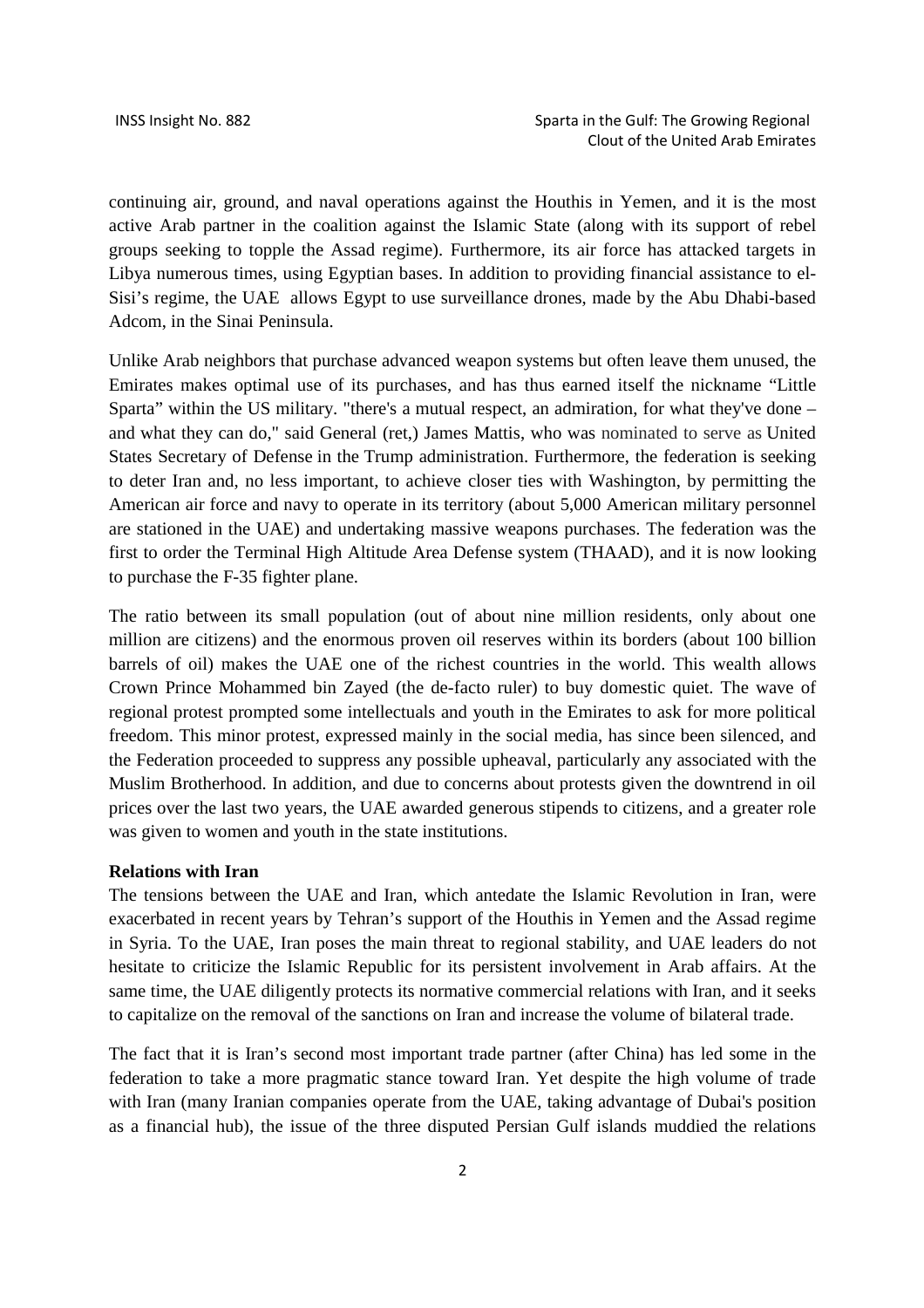between the countries. Upon the withdrawal of the British forces from the Gulf, Iran seized Greater Tunb, and Lesser Tunb. In 1992, Iran asserted complete control of Abu Musa, routed the guard corps stationed there, and breached the joint sovereignty agreement between the countries. In recent years Iran has increased its control over the islands, does not recognize the UAE's historic affinity to them, and is claiming its inalienable rights to the islands.

### **Relations with Saudi Arabia**

The UAE and Saudi Arabia have enjoyed warmer relations since the outbreak of the turmoil in the Middle East, and the two states are cooperating in a number of arenas. The personal relationship between Mohammed bin Zayed and Mohammed bin Salman, Deputy Crown Prince and Minister of Defense of Saudi Arabia, contributed to the warming of these relations, and in particular, to the development of similar threat perceptions. These are in contrast to the strained relations that existed before the formation of the federation between the two royal families, al-Nahyan and al-Saud, which were accompanied by frequent border disputes as well as power plays over leadership roles in the Arab world and within the GCC. Despite the shared current challenges, the mutual distrust has not dissipated entirely, and is reflected inter alia in the differing positions held by Abu Dhabi and Riyadh toward the Muslim Brotherhood and the el-Sisi regime in Egypt. Abu Dhabi is Egypt's strongest economic supporter, and it is possible that it had a hand in el-Sisi's rise to power.

#### **Nuclear Development**

Barring any delays, the first nuclear reactor (out of four currently under construction) will be connected to the electric grid by late 2017, and the UAE will become the first Arab country with a sustainable nuclear program. Even though the UAE has one of the largest proven oil reserves in the world, it plans to diversify its energy mix, which is based almost completely on fossil fuels. Alongside investments in developing solar power, the federation launched an ambitious program for generating electricity through nuclear power plants, and the assessment is that once completed, they will add 5.6 gigawatts to the power grid. The completion of the nuclear power project will earn the UAE much prestige and an improved regional standing vis-à-vis Iran and its Arab neighbors.

The UAE has posed convincing arguments about its need for a nuclear power program: the increased demand for energy, its desire to reduce its dependence on pollutant fossil fuels, and the need to free up more oil for exports. For the foreseeable future, the federation indeed does not constitute a threat as to nuclear weapons proliferation. However, in the distant future, its nuclear program may have a deterrent contribution, perhaps because its rivals are concerned about the possibility that its nuclear program might contain a military dimension. Doubts on the Emirates' continued commitment to prohibit uranium enrichment within its borders surfaced following the signing of the nuclear agreement with Iran, and in light of certain remarks by UAE leaders.